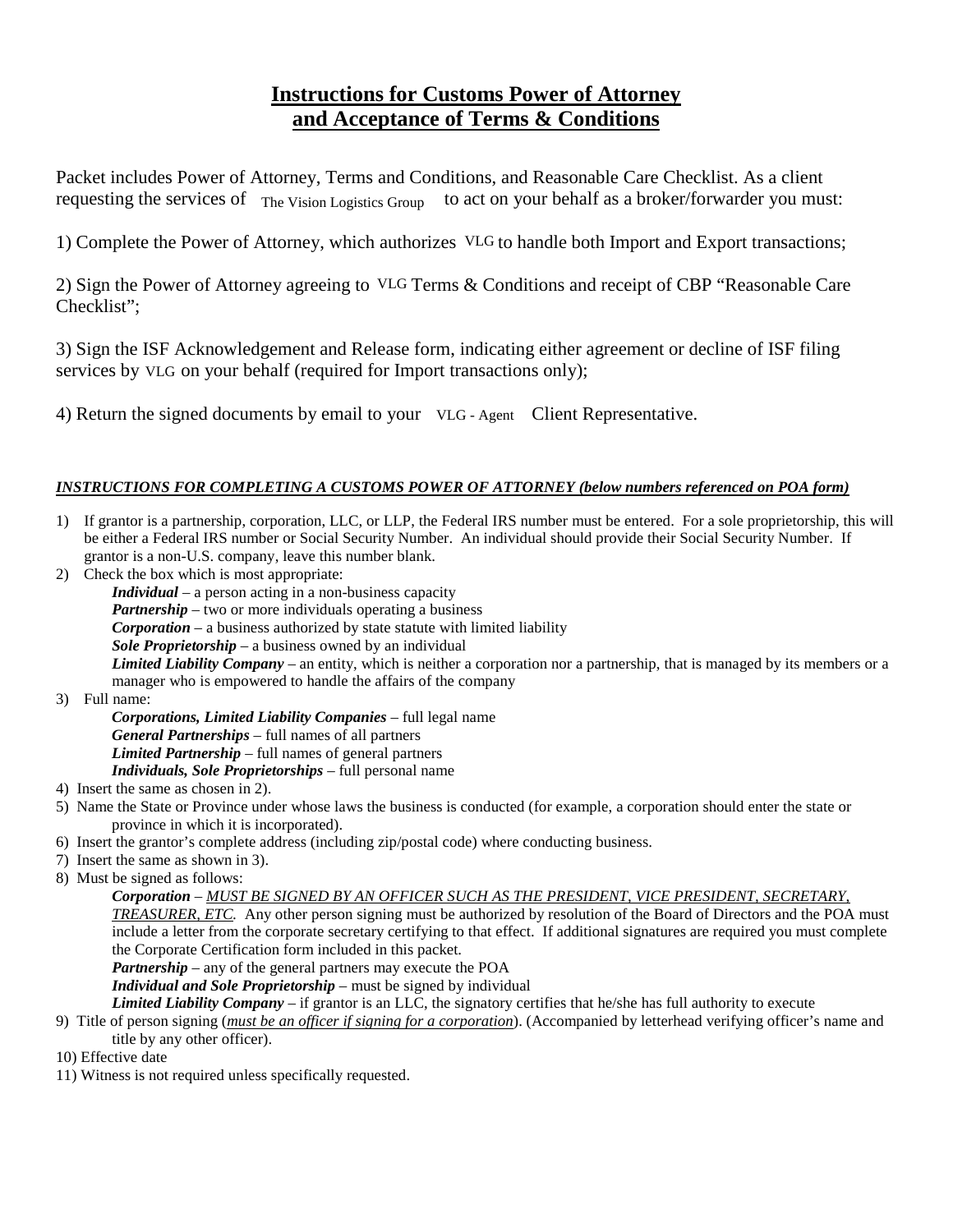## CUSTOMS POWER OF ATTORNEY / DESIGNATION AS FORWARDING AGENT and Acknowledgement of Terms of Conditions

(1) # \_\_\_\_\_\_\_\_\_\_\_\_\_\_\_\_ 2) Check Appropriate box: Individual

| (1) EIN | 2) Check Appropriate box: | Individual [                     |
|---------|---------------------------|----------------------------------|
|         |                           | Partnership $\Box$               |
|         |                           | Corporation [                    |
|         |                           | Sole Proprietorship $\Box$       |
|         |                           | Limited Liability Company $\Box$ |

| EIN<br>(1) | #                                        | 2) Check Appropriate box: | Individual [              |
|------------|------------------------------------------|---------------------------|---------------------------|
|            |                                          |                           | Partnership [             |
|            |                                          |                           | Corporation $\Box$        |
|            |                                          |                           | Sole Proprietorship Γ     |
|            |                                          |                           | Limited Liability Company |
|            |                                          |                           |                           |
|            | KNOW ALL MEN BY THESE PRESENTS: That (3) |                           | doing business            |
|            |                                          |                           |                           |

as a (4) \_\_\_\_\_\_\_\_\_\_\_\_\_\_\_\_\_\_\_\_\_\_\_\_\_\_\_\_\_\_\_\_\_\_\_\_\_\_\_\_\_\_\_ under the laws of the State of (5)\_\_\_\_\_\_\_\_\_\_\_\_\_\_\_\_\_\_\_\_\_\_\_\_\_\_\_ residing or having an office and place

of business at (6)  $(^\circ$ Grantor") hereby constitutes and appoints  $^\circ$ its officers, employees and/or specifically authorized agents to act for and on its behalf as a true and lawful agent and attorney of the grantor for and in the name, place, and stead of said grantor from this date in the United states ("the territory") either in writing, electronically, or by other authorized means to: VLG

Make, endorse, sign declare, or swear to a customs entry, withdrawal, declaration, certificate, bill of lading, carnet or any other document required by law or regulation in connection with the importation, exportation, transportation of any merchandise in or though the customs territory, shipped or consigned by or to said grantor;

Perform any act or condition which may be required by law or regulation in connection with Merchandise deliverable to said grantor; to receive any merchandise;

Make endorsements to bills of lading conferring authority to transfer title, make or collect drawback; and to make, sign, declare, or swear to any statement or certificate supplemental statement, schedule, supplemental schedule, certificate of delivery, certificate of manufacture, certificate of manufacture and delivery, abstract of manufacturing records, declarations of proprietor on drawback entry, declaration of exporter on drawback, or any other affidavit or document which may be required by law or regulation for drawback purposes, regardless of whether such bill of lading, sworn statement, schedule, certificate, abstract, declaration, or other affidavit or document is intended for filing with Customs;

Sign, seal, and deliver for and as the act of said grantor any bond required by law or regulation in connection with the entry or withdrawal of imported merchandise or merchandise exported with or without benefit of drawback, or in connection with the entry, clearance, lading, unlading or navigation of any vessel or other means of conveyance owned and operated by said grantor, and any and all bonds which may be voluntary given and accepted under applicable laws and regulation, consignee's and owner's declarations provided for in section 485, *Tariff Act of 1930*, as amended, or affidavits in connection with entry of merchandise;

Sign and swear to any document and to perform any act that may be necessary or required by law or regulation in connection with the entering, clearing, lading, unlading, or operation of any vessel or other means of conveyance owned or operated by said grantor;

Authorize other Customs Brokers to act as grantor's agent; to receive, endorse and collect checks issued for Customs duty refunds in grantor's name drawn on the Treasurer of the United States; if the grantor is a non-resident of the United States, to accept service of process on behalf of the grantor;

And generally to transact Customs business, including filing of claims or protests under section 514 of the *Tariff Act of 1930*, or pursuant to other laws of the territories, in which said grantor is or may be concerned or interested and which may properly be transacted or performed by an agent and attorney;

Giving to said agent and attorney full power and authority to do anything whatever requisite and necessary to be done in the premises as fully as said grantor could do if present and acting, hereby ratifying and confirming all that the said agent and attorney shall lawfully do by virtue of these presents;

This power of attorney to remain in full force and effect until revocation in writing is duly given to and received by the grantee (if the donor of this power of attorney is a partnership, the said power shall in no case have any force or effect in the United States after the expiration of 2 years from the dates of its execution);

Appointment as Forwarding Agent, grantor authorizes the above grantee to act within the territory as lawful agent and sign or endorse export documents (*i.e.*, commercial invoices, bill of lading, insurance certificates, drafts and any other documents) necessary for the completion of an export on grantor's behalf as may be required under law and regulation in the territory and to appoint forwarding agents on grantor's behalf;

Grantor acknowledges receipt and agrees to The VLG

"Terms and Conditions of Service" governing all transactions between the Parties.

Grantor acknowledges receipt of U.S. Customs and Border Protection "Reasonable Care Checklist", An Informed Compliance Publication.

If the Grantor is a Limited Liability Company, the signatory certifies that he/she has fully authorized to execute this power on behalf of the grantor.

IN WITNESS WHEREOF, the said (7)\_\_\_\_\_\_\_\_\_\_\_\_\_\_\_\_\_\_\_\_\_\_\_\_\_\_\_\_\_\_\_\_\_\_\_\_\_\_\_\_\_\_\_\_\_\_\_\_\_\_\_\_\_\_\_\_\_\_\_\_\_\_\_\_\_\_\_\_\_\_\_\_\_\_\_\_\_\_\_\_\_ (full name of company) has caused these presents to be sealed and signed: (Signature) (8)  $(Capacity)$  (9) Date: (10) Witness (if required)  $(11)$ 

If you are the importer of record, payment to broker will not relieve you of liability of U.S. Customs charges (duties, taxes, or other debts owed Customs) if the charges are not paid by the broker. Therefore, if you pay by check, Customs charges may be paid with a separate check payable to the "US Customs Service", which shall be delivered to Customs by the broker. Importers who wish to utilize this procedure must contact our office in advance to arrange timely receipt of duty checks.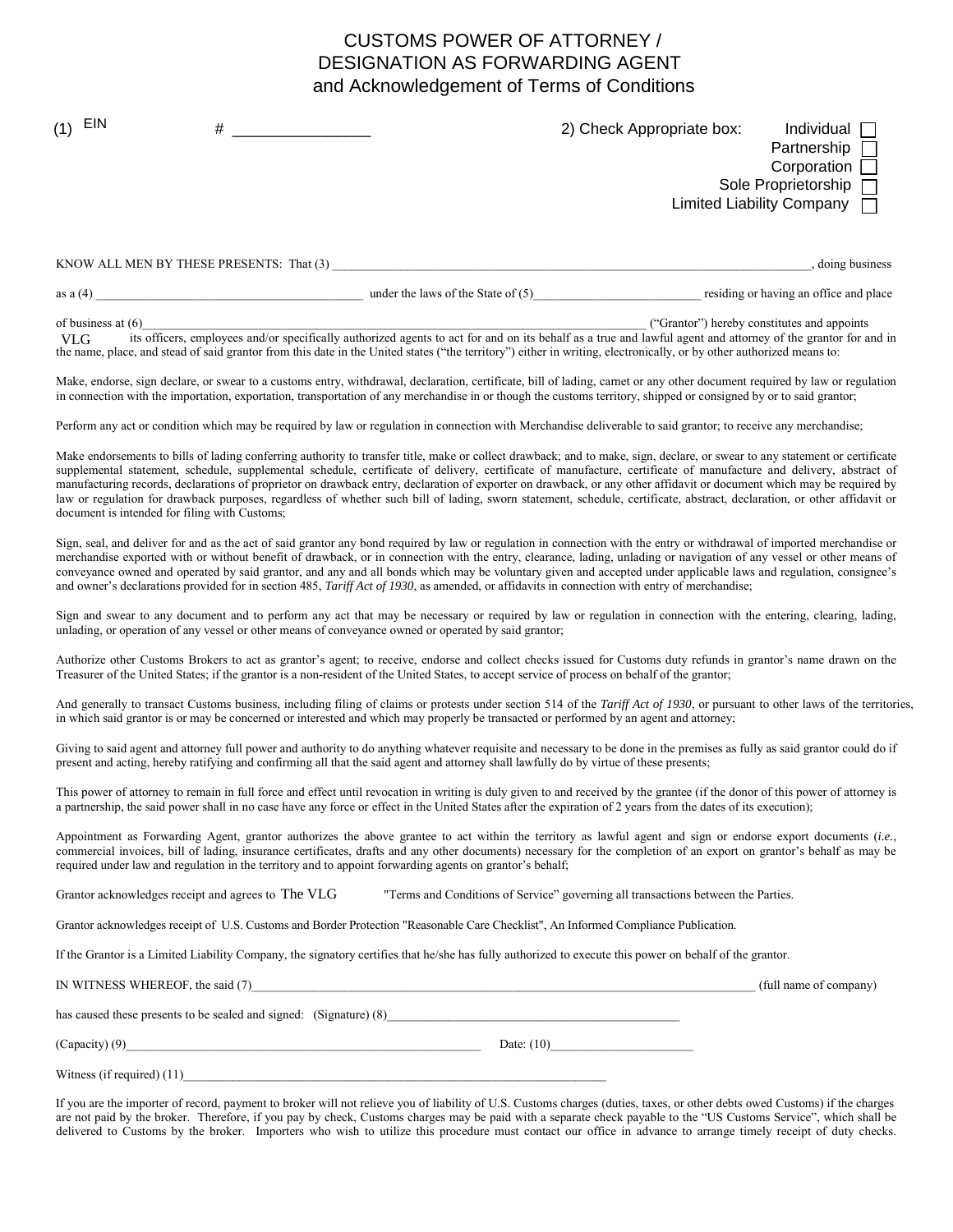# INDIVIDUAL OR PARTNERSHIP CERTIFICATION

| $\text{CITY}\underset{\rule{3.2cm}{0pt}\text{array}{0.5cm}}{\underbrace{\hspace{2.2cm}}\text{CITY}}$                                                                                                                                                                                                                                                                    |                                                                                     |  |        |                                            |  |
|-------------------------------------------------------------------------------------------------------------------------------------------------------------------------------------------------------------------------------------------------------------------------------------------------------------------------------------------------------------------------|-------------------------------------------------------------------------------------|--|--------|--------------------------------------------|--|
| $COUNTY$ $SS$ $\qquad \qquad$ 5S                                                                                                                                                                                                                                                                                                                                        |                                                                                     |  |        |                                            |  |
| $\begin{picture}(150,10) \put(0,0){\dashbox{0.5}(10,0){ }} \put(15,0){\dashbox{0.5}(10,0){ }} \put(15,0){\dashbox{0.5}(10,0){ }} \put(15,0){\dashbox{0.5}(10,0){ }} \put(15,0){\dashbox{0.5}(10,0){ }} \put(15,0){\dashbox{0.5}(10,0){ }} \put(15,0){\dashbox{0.5}(10,0){ }} \put(15,0){\dashbox{0.5}(10,0){ }} \put(15,0){\dashbox{0.5}(10,0){ }} \put(15,0){\dashbox$ |                                                                                     |  |        |                                            |  |
| On this _______ day of __________, 20____, personally appeared before me                                                                                                                                                                                                                                                                                                |                                                                                     |  |        |                                            |  |
|                                                                                                                                                                                                                                                                                                                                                                         |                                                                                     |  |        |                                            |  |
| certifies that<br>the foregoing instrument and acknowledge                                                                                                                                                                                                                                                                                                              |                                                                                     |  |        | (is) (are) the individual (s) who executed |  |
|                                                                                                                                                                                                                                                                                                                                                                         |                                                                                     |  |        |                                            |  |
|                                                                                                                                                                                                                                                                                                                                                                         |                                                                                     |  |        |                                            |  |
|                                                                                                                                                                                                                                                                                                                                                                         |                                                                                     |  |        | (Notary Public).                           |  |
|                                                                                                                                                                                                                                                                                                                                                                         |                                                                                     |  |        |                                            |  |
|                                                                                                                                                                                                                                                                                                                                                                         | (To be made by an officer of other than the one who executes the power of attorney) |  |        |                                            |  |
|                                                                                                                                                                                                                                                                                                                                                                         |                                                                                     |  |        |                                            |  |
| $\qquad \qquad \text{that} \qquad \qquad \text{which is the same as a function of the following matrices, and the following equations are given by:\n\text{Cov}(x, y) = \frac{1}{2} \int_{-\infty}^{\infty} f(x, y) \, dx$                                                                                                                                              |                                                                                     |  |        |                                            |  |
| corporation by authority of its governing body as the same appears in a resolution of the Board of<br>Directors passed at a regular meeting held on the                                                                                                                                                                                                                 |                                                                                     |  |        |                                            |  |
|                                                                                                                                                                                                                                                                                                                                                                         |                                                                                     |  |        |                                            |  |
| corporation and was executed in accordance with the laws of the State or Country of Incorporation.                                                                                                                                                                                                                                                                      |                                                                                     |  |        |                                            |  |
| IN WITNESS WHEREOF, I have hereunto set my hand and affixed the seal of said corporation, at the                                                                                                                                                                                                                                                                        |                                                                                     |  |        |                                            |  |
|                                                                                                                                                                                                                                                                                                                                                                         |                                                                                     |  |        |                                            |  |
| (Signature)                                                                                                                                                                                                                                                                                                                                                             |                                                                                     |  | (date) |                                            |  |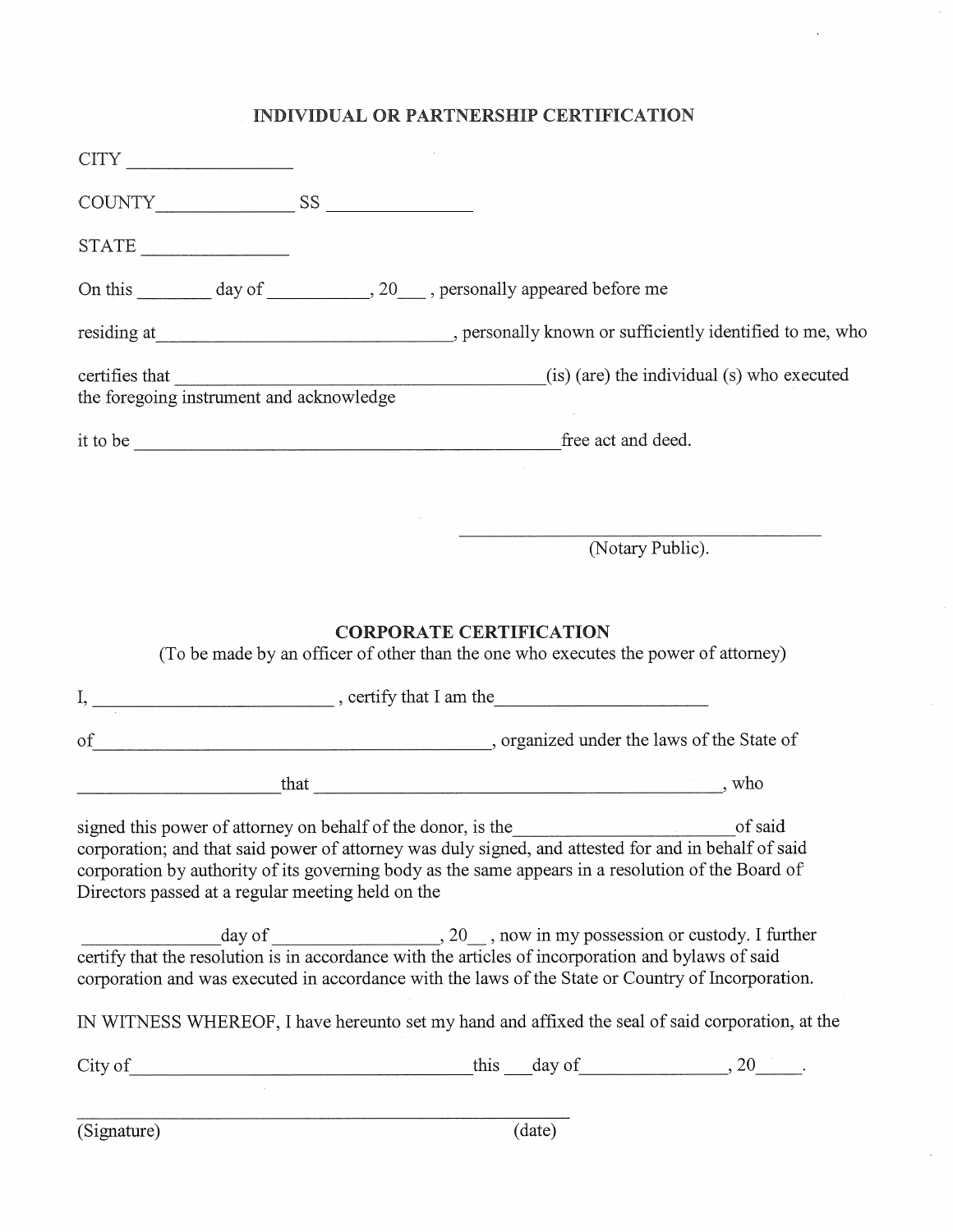# **Terms and Conditions of Service**

These terms and conditions of service constitute a legally binding contract between the "Company" and the "Customer". In the event the Company renders services and issues a document containing Terms and Conditions governing such services, the Terms and Conditions set forth in such other document(s) shall govern those services.

#### **1. Definitions**

- half subsidiaries, related companies, agents and/or representatives; (a) "Company" shall mean The VLG
- (b) "Customer" shall mean the person for which the Company is rendering service, as well as its principals, agents and/or representatives, including, but not limited to, shippers, importers, exporters, carriers, secured parties, warehousemen, buyers and/or sellers, shipper's agents, insurers and underwriters, break-bulk agents, consignees, etc. It is the responsibility of the Customer to provide notice and copy(s) of these terms and conditions of service to all such agents or representatives;
- (c) "Documentation" shall mean all information received directly or indirectly from Customer, whether in paper or electronic form;
- (d) "Ocean Transportation Intermediaries" ("OTI") shall include an "ocean freight forwarder" and a "non-vessel operating carrier";
- (e) "Third parties" shall include, but not be limited to, the following: "carriers, truckmen, cartmen, lightermen, forwarders, OTIs, customs brokers, agents, warehousemen and others to which the goods are entrusted for transportation, cartage, handling and/or delivery and/or storage or otherwise".

**2. Company as agent**. The Company acts as the "agent" of the Customer for the purpose of performing duties in connection with the entry and release of goods, post entry services, the securing of export licenses, the filing of export and security documentation on behalf of the Customer and other dealings with Government Agencies: as to all other services, Company acts as an independent contractor.

#### **3. Limitation of Actions.**

 (a) Unless subject to a specific statute or international convention, all claims against the Company for a potential or actual loss, must be made in writing and received by the Company, within forty-five (45) days of the event giving rise to claim; the failure to give the Company timely notice

shall be a complete defense to any suit or action commenced by Customer.

- (b) All suits against Company must be filed and properly served on Company as follows:
	- (i) For claims arising out of ocean transportation, within one (1) year from the date of the loss;
	- (ii) For claims arising out of air transportation, within two (2) years from the date of the loss;
	- (iii) For claims arising out of the preparation and/or submission of an import entry(s), within thirty (30) days from the date of liquidation of the entry(s);
	- (iv) For any and all other claims of any other type, within two (2) years from the date of the loss or damage.

**4. No Liability For The Selection or Services of Third Parties and/or Routes**. Unless services are performed by persons or firms engaged pursuant to express written instructions from the Customer, Company shall use reasonable care in its selection of third parties, or in selecting the means, route and procedure to be followed in the handling, transportation, clearance and delivery of the shipment; advice by the Company that a particular person or firm has been selected to render services with respect to the goods, shall not be construed to mean that the Company warrants or represents that such person or firm will render such services nor does Company assume responsibility or liability for any actions(s) and/or inaction(s) of such third parties and/or its agents, and shall not be liable for any delay or loss of any kind, which occurs while a shipment is in the custody or control of a third party or the agent of a third party; all claims in connection with the Act of a third party shall be brought solely against such party and/or its agents; in connection with any such claim, the Company shall reasonably cooperate with the Customer, which shall be liable for any charges or costs incurred by the Company.

**5. Quotations Not Binding.** Quotations as to fees, rates of duty, freight charges, insurance premiums or other charges given by the Company to the Customer are for informational purposes only and are subject to change without notice; no quotation shall be binding upon the Company unless the Company in writing agrees to undertake the handling or transportation of the shipment at a specific rate or amount set forth in the quotation and payment arrangements are agreed to between the Company and the Customer.

#### **6. Reliance On Information Furnished.**

- (a) Customer acknowledges that it is required to review all documents and declarations prepared and/or filed with U.S. Customs & Border Protection, other Government Agency and/or third parties, and will immediately advise the Company of any errors, discrepancies, incorrect statements, or omissions on any declaration or other submission filed on Customers behalf;
- (b) In preparing and submitting customs entries, export declarations, applications, security filings, documentation and/or other required data, the Company relies on the correctness of all documentation, whether in written or electronic format, and all information furnished by Customer; Customer shall use reasonable care to ensure the correctness of all such information and shall indemnify and hold the Company harmless from any and all claims asserted and/or liability or losses suffered by reason of the Customer's failure to disclose information or any incorrect, incomplete or false statement by the Customer or its agent, representative or contractor upon which the Company reasonably relied. The Customer agrees that the Customer has an affirmative non-delegable duty to disclose any and all information required to import, export or enter the goods.

**7. Declaring Higher Value To Third Parties.** Third parties to whom the goods are entrusted may limit liability for loss or damage; the Company will request excess valuation coverage only upon specific written instructions from the Customer, which must agree to pay any charges therefore; in the absence of written instructions or the refusal of the third party to agree to a higher declared value, at Company's discretion, the goods may be tendered to the third party, subject to the terms of the third party's limitations of liability and/or terms and conditions of service.

**8. Insurance**. Unless requested to do so in writing and confirmed to Customer in writing, Company is under no obligation to procure insurance on Customer's behalf; in all cases, Customer shall pay all premiums and costs in connection with procuring requested insurance.

#### **9. Disclaimers; Limitation of Liability.**

- (a) Except as specifically set forth herein, Company makes no express or implied warranties in connection with its services;
- (b) In connection with all services performed by the Company, Customer may obtain additional liability coverage, up to the actual or declared value of the shipment or transaction, by requesting such coverage and agreeing to make payment therefor, which request must be confirmed in writing by the Company prior to rendering services for the covered transaction(s).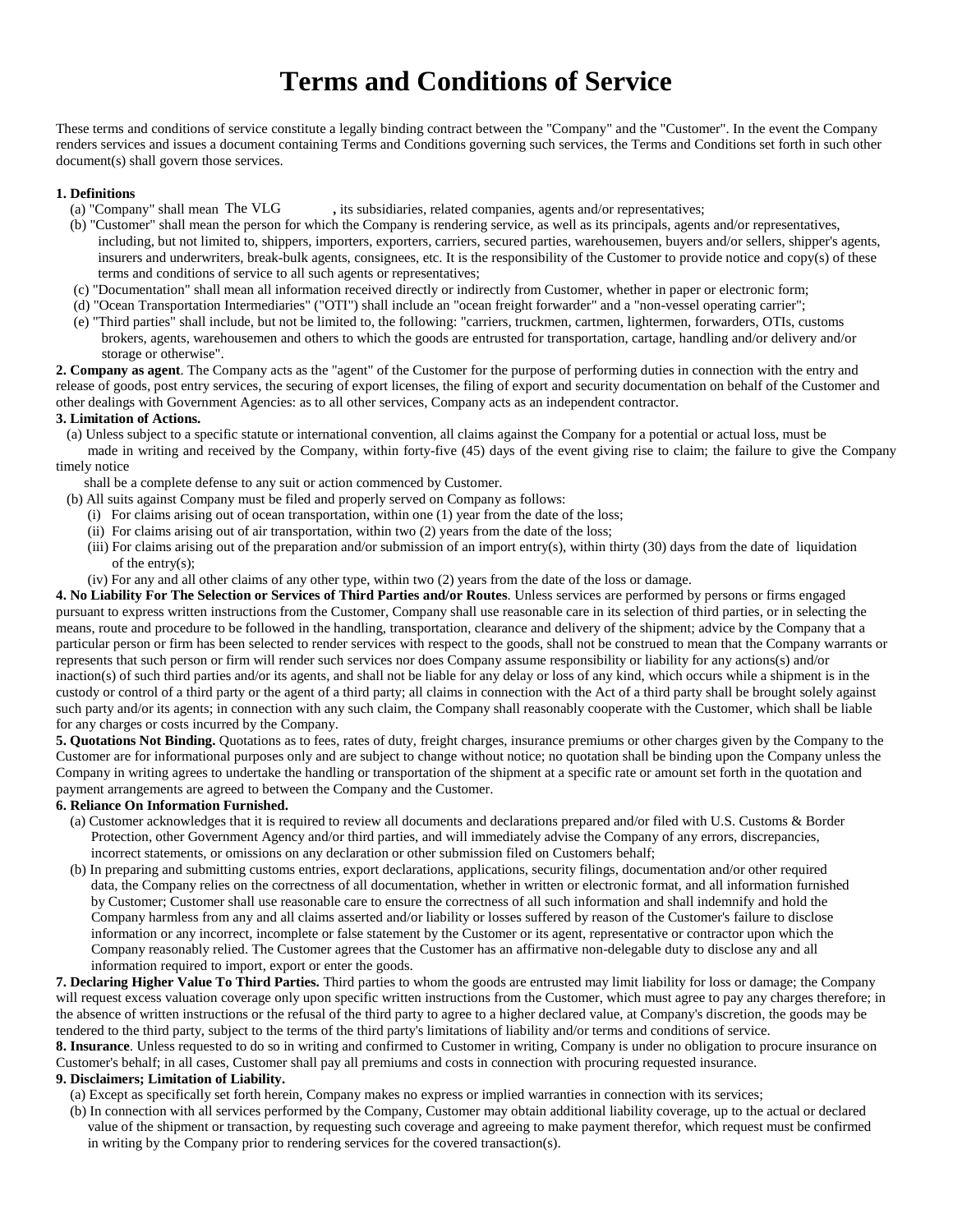- (c) In the absence of additional coverage under (b) above, the Company's liability shall be limited to the following:
	- (i) Where the claim arises from activities other than those relating to customs business, \$50.00 USD per shipment or transaction, or (ii) Where the claim arises from activities relating to "Customs business," \$50.00 USD per entry or the amount of brokerage fees paid to Company for the entry, whichever is less;
- (d) In no event shall Company be liable or responsible for consequential, indirect, incidental, statutory or punitive damages, even if it has been put on notice of the possibility of such damages, or for the acts of third parties.

**10. Advancing Money**. All charges must be paid by Customer in advance unless the Company agrees in writing to extend credit to customer; the granting of credit to a Customer in connection with a particular transaction shall not be considered a waiver of this provision by the Company. **11. Indemnification/Hold Harmless.** The Customer agrees to indemnify, defend, and hold the Company harmless from any claims and/or liability, fines, penalties and/or attorneys' fees arising from the importation or exportation of customers merchandise and/or any conduct of the Customer, including but not limited to the inaccuracy of entry, export or security data supplied by Customer or its agent or representative, which violates any Federal, State and/or other laws, and further agrees to indemnify and hold the Company harmless against any and all liability, loss, damages, costs, claims, penalties, fines and/or expenses, including but not limited to reasonable attorney's fees, which the Company may hereafter incur, suffer or be required to pay by reason of such claims; in the event that any claim, suit or proceeding is brought against the Company, it shall give notice in writing to the Customer by mail at its address on file with the Company.

**12. C.O.D. or Cash Collect Shipments.** Company shall use reasonable care regarding written instructions relating to "Cash/Collect on Deliver (C.O.D.)" shipments, bank drafts, cashier's and/or certified checks, letter(s) of credit and other similar payment documents and/or instructions regarding collection of monies but shall not have liability if the bank or consignee refuses to pay for the shipment.

**13. Costs of Collection**. In any dispute involving monies owed to Company, the Company shall be entitled to all costs of collection, including reasonable attorney's fees and interest at 15% per annum or the highest rate allowed by law, whichever is less unless a lower amount is agreed to by Company.

#### **14. General Lien and Right To Sell Customer's Property.**

- (a) Company shall have a general and continuing lien on any and all property of Customer coming into Company's actual or constructive possession or control for monies owed to Company with regard to the shipment on which the lien is claimed, a prior shipment(s) and/or both;
- (b) Company shall provide written notice to Customer of its intent to exercise such lien, the exact amount of monies due and owing, as well as any on-going storage or other charges; Customer shall notify all parties having an interest in its shipment(s) of Company's rights and/or the exercise of such lien.
- (c) Unless, within thirty (30) days of receiving notice of lien, Customer posts cash or letter of credit at sight, or, if the amount due is in dispute, an acceptable bond equal to 110% of the value of the total amount due, in favor of Company, guaranteeing payment of the monies owed, plus all storage charges accrued or to be accrued, Company shall have the right to sell such shipment(s) at public or private sale or auction and any net proceeds remaining thereafter shall be refunded to Customer.

**15. No Duty To Maintain Records For Customer.** Customer acknowledges that pursuant to Sections 508 and 509 of the Tariff Act, as amended, (19 USC §1508 and 1509) it has the duty and is solely liable for maintaining all records required under the Customs and/or other Laws and Regulations of the United States; unless otherwise agreed to in writing, the Company shall only keep such records that it is required to maintain by Statute(s) and/or Regulation(s), but not act as a "recordkeeper" or "recordkeeping agent" for Customer.

**16. Obtaining Binding Rulings, Filing Protests, etc**. Unless requested by Customer in writing and agreed to by Company in writing, Company shall be under no obligation to undertake any pre- or post Customs release action, including, but not limited to, obtaining binding rulings, advising of liquidations, filing of petition(s) and/or protests, etc.

**17. Preparation and Issuance of Bills of Lading.** Where Company prepares and/or issues a bill of lading, Company shall be under no obligation to specify thereon the number of pieces, packages and/or cartons, etc.; unless specifically requested to do so in writing by Customer or its agent and Customer agrees to pay for same, Company shall rely upon and use the cargo weight supplied by Customer.

**18. No Modification or Amendment Unless Written.** These terms and conditions of service may only be modified, altered or amended in writing and signed by both Customer and Company; any attempt to unilaterally modify, alter or amend same shall be null and void.

**19. Compensation of Company.** The compensation of the Company for its services shall be included with and is in addition to the rates and charges of all carriers and other agencies selected by the Company to transport and deal with the goods and such compensation shall be exclusive of any brokerage, commissions, dividends, or other revenue received by the Company from carriers, insurers and others in connection with the shipment. On ocean exports, upon request, the Company shall provide a detailed breakout of the components of all charges assessed and a true copy of each pertinent document relating to these charges. In any referral for collection or action against the Customer for monies due the Company, upon recovery by the Company, the Customer shall pay the expenses of collection and/or litigation, including a reasonable attorney fee.

**20. Severability.** In the event any Paragraph(s) and/or portion(s) hereof is found to be invalid and/or unenforceable, then in such event the remainder hereof shall remain in Full force and effect. Company's decision to waive any provision herein, either by conduct or otherwise, shall not be deemed to be a further or continuing waiver of such provision or to otherwise waive or invalidate any other provision herein.

**21. Governing Law; Consent to Jurisdiction and Venue**. These terms and conditions of service and the relationship of the parties shall be

construed according to the laws of the State of Alabama without giving consideration to principals of conflict of law. Customer and Company (a) irrevocably consent to the jurisdiction of the United States District Court and the State courts of Alabama;

(b) agree that any action relating to the services performed by Company, shall only be brought in said courts;

- (c) consent to the exercise of in *personam* jurisdiction by said courts over it, and,
- (d) further agree that any action to enforce a judgment may be instituted in any jurisdiction.

©Approved by the *National Customs* Brokers and Forwarders Association of America, Inc. (Revised 07/09)

**Arbitration Clause.** Any controversy or claim arising out of or relating to the business transactions between Company and Customer, including any contractual provisions, or breach thereof, shall be settled by arbitration conducted in the County of Mobile, State of Alabama, in accordance with the Commercial Arbitration Rules of the American Arbitration Association. The arbitration decision shall be binding on the parties hereto, and a judgment upon the award rendered by such arbitrators may be entered in any court having jurisdiction of the controversy of claims.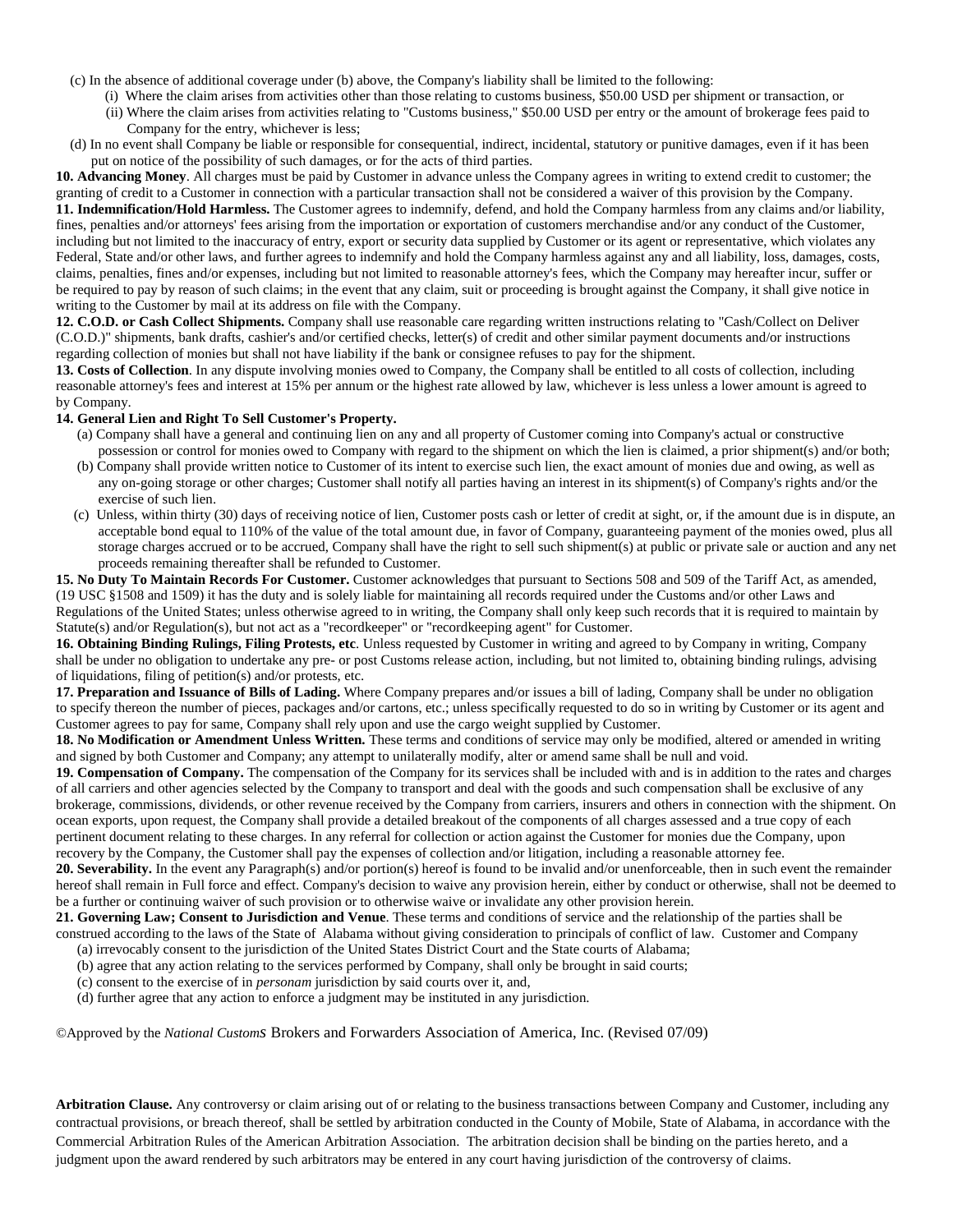## **IMPORTER SECURITY FILING ACKNOWLEDGMENT AND RELEASE**

provides services as agent for importers and other international traders to facilitate their Importer Security Filing (ISF services).

to provide these ISF services Monday – Friday from 06:30 to 17:30 Pacific Time Zone and requires complete and accurate information at least four (4) working days prior to vessel sailing.

By signing where indicated below, Customer agrees to vlg Terms and Conditions of Services By signing where indicated below, Customer agrees to vlg Term and also authorizes vlg to perform ISF filing services on its behalf.

"Company" shall mean Vision Logistics Grp its subsidiaries, related companies, agents, and/or representatives. In addition to the terms and conditions stated below, usage of these ISF services shall be subject to the NCBFAA terms and conditions of service, including its provisions regarding jurisdiction, venue and limits of liability.

"Customer" shall mean all users of these ISF services along with all their customers, as well as Customer's subsidiaries, related companies, agents and/or representatives.

Company will make commercially reasonable efforts to accurately transmit, or to cause a third party to accurately transmit, the information received from or on behalf of Customer in a timely manner, consistent with industry standards and subject to (i) delays related to force majeure events as customarily defined in the United States customs brokerage/freight forwarding and United States shipping/transportation industries and (ii) any and all technological failures or constraints that may occur or arise.

Company will rely on the accuracy of all information received from or on behalf of Customer, and shall not be responsible for verifying the accuracy of any such information. Company assumes no responsibility to file corrections to any data previously filed except upon the express instructions of Customer. Customer shall ensure the accuracy of all such information, and shall indemnify, defend, and hold Company harmless from any and all claims asserted and all liabilities and/or losses suffered by Company, including without limitation any and all costs, penalties, fines, fees, expenses and/or damages, including attorneys fees and costs, as well as punitive, indirect, incidental, special, statutory, consequential or exemplary damages, including without limitation damages for loss of profits, goodwill, or other intangible losses.

Company, in its absolute discretion, may elect to provide Customer with reports, which may be submitted daily, weekly, or on any other schedule as Company selects. It is up to Customer to inspect each such filing for accuracy and completeness and to promptly notify vlg in the event an amendment is necessary and further to provide the correct and complete details for any such amendment. Further, it is Company's responsibility to insure that ISF has been filed for each of its shipments and finding any shipments which have been dispatched without a complete and accurate ISF filing, it is Customer's responsibility to promptly notify vlg of same, unless Customer elects to file its own ISF or amendment, in which case, Customer shall prepare and transmit its own ISF filings and amendments.

### EXCEPT AS SPECIFICALLY SET FORTH HEREIN, COMPANY MAKES NO EXPRESS OR IMPLIED WARRANTIES IN CONNECTION WITH ITS SERVICES OR ANY SERVICES